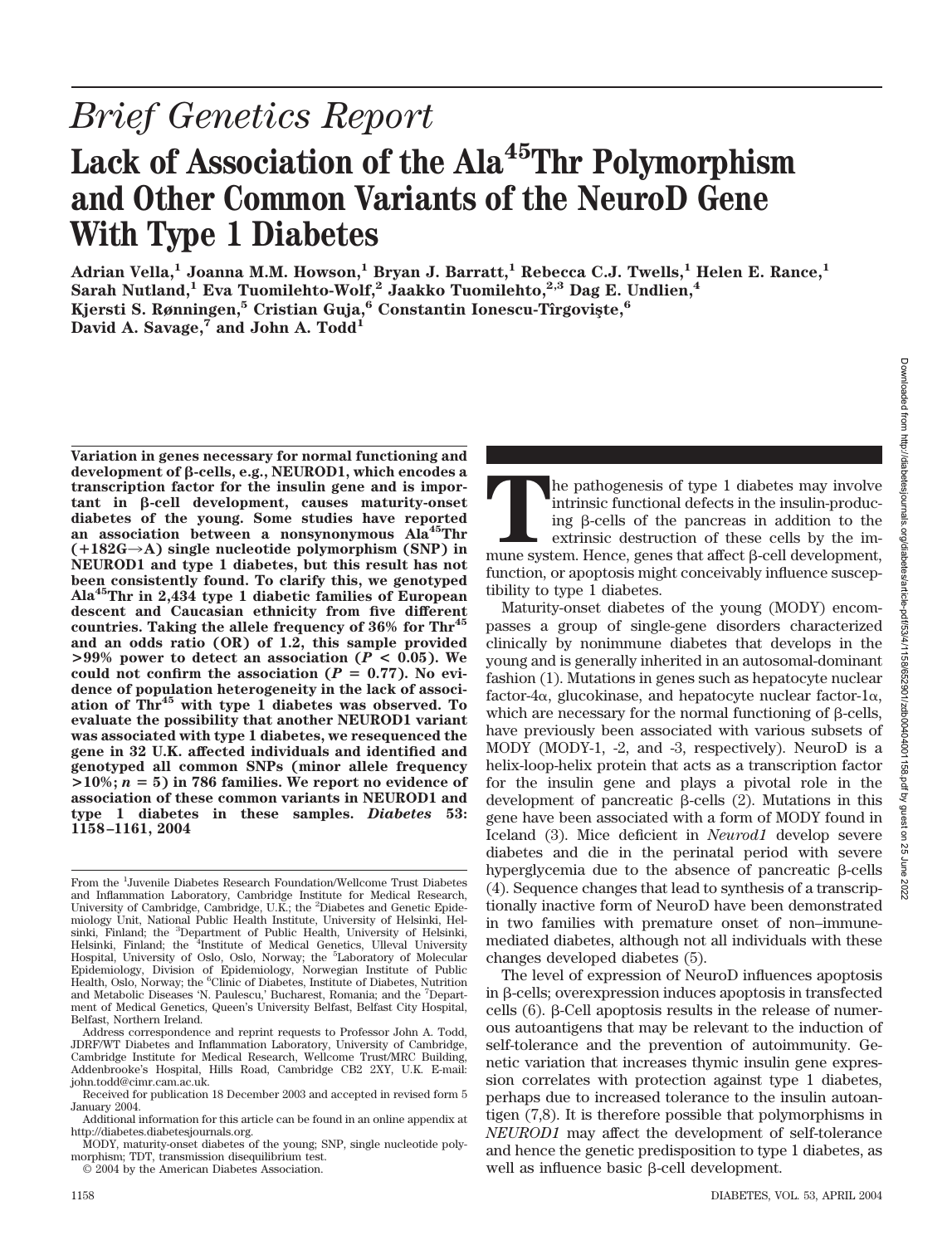Transmission analysis of the Ala45 Thr polymorphism of *NEUROD1* in 2,434 families (sets 1 and 2)

|                         | Parental<br>minor<br>allele |      | <b>GTRR</b> |                  |                   |
|-------------------------|-----------------------------|------|-------------|------------------|-------------------|
| DIL reference<br>number | frequency<br>(%)            | т    | U           | $P_{\text{TDT}}$ | $P_{\text{GTRR}}$ |
| $2402$ (Ala $45$ Thr)   | 36.6                        | 1510 | 1494        | 0.77             | 0.62              |

Values for the Thr<sup>45</sup> allele from heterozygous parents to affected children with correction for multiple affected siblings. The minor allele frequency is an average from all parents. DIL, Diabetes and Inflammation Laboratory; GTRR, genotype relative risk; T, transmitted; U, untransmitted.

Interestingly, the gene encoding for this protein has been mapped to chromosome 2q31-q35, where three putative loci have been previously linked to type 1 diabetes (*IDDM7*, *IDDM12*, and *IDDM13*) (9). Mutation scanning in Caucasians followed by case-control and family association studies failed to demonstrate an association between type 1 diabetes and variation in several candidate genes including *HOXD8*, *NEUROD1*, and *IGFBP5* (10). These investigators described a variant in *NEUROD1* consisting of a  $G \rightarrow A$  transition at the first position of codon 45 in exon 2, resulting in an amino acid substitution ( $Ala<sup>45</sup>Thr$ ). The minor (A) allele frequency was 35%. Studies in the Japanese (11) and French (12) populations have failed to show evidence for association of this variant with MODY or type 2 diabetes.

However, Iwata et al. (13) reported an association between this polymorphism and type 1 diabetes in a case-control study in a Japanese population (60 subjects with type 1 diabetes and 174 unaffected control subjects). The relative risk of type 1 diabetes for the variant versus wild homozygote was estimated to be 3.1. A subsequent case-control study performed in a French population with 80% power to detect an effect similar to that reported by Iwata et al. failed to detect an association between the variant and type 1 diabetes (as well as BMI and age at onset of diabetes) (14), although, again, the sample size was small (87 case and 114 control subjects). In another case-control study, Hansen et al. (15) failed to detect an association between the Ala<sup>45</sup>Thr variant and type 2 diabetes. However, this group reported a positive association with type 1 diabetes in 138 Danish sibpair families. Of note, in this study, in contrast to the report by Iwata et al.  $(13)$ , the Ala<sup>45</sup> NeuroD variant conferred susceptibility to type 1 diabetes, suggesting the possible presence of another (unidentified) functional variant in the gene in linkage disequilibrium with the Ala<sup>45</sup>Thr polymorphism.

More recently, Cinek et al. (16) in a small case-control study of 285 Czech children with type 1 diabetes and 289 control children reported that the Thr<sup>45</sup> NeuroD variant increased susceptibility to type 1 diabetes.

Despite the putative association of this polymorphism with type 1 diabetes, the functional consequences of this polymorphism are unclear, as activation of the human insulin promoter by Thr<sup>45</sup> NeuroD does not seem to be different from  $\text{Ala}^{45}$  NeuroD (15). This is in marked contrast to the effects of the rare Arg111Leu and His206finsC variants of NEUROD1 that have been reported to be associated with type 2 diabetes. These variants reduce the activity of the rat insulin-2 promoter in vivo, suggesting interference with the transcription of insulin and other  $\beta$ -cell–specific genes in subjects carrying these variations (5).

Given this prior evidence for a primary role of NeuroD in type 1 diabetes, we genotyped the  $A1a^{45}$ Thr polymorphism in 2,434 type 1 diabetic families of European descent from five different countries. Assuming a minor allele frequency of 36% and an OR of 1.2, this would provide 99% power to detect an effect of this variant on risk of type 1 diabetes at  $P < 0.05$ .

Parental genotype frequencies were found to be consistent with Hardy-Weinberg equilibrium. Transmission analysis was performed, and we were unable to confirm the reported association of NeuroD Ala<sup>45</sup>Thr with type 1 diabetes (Table 1). It is possible that  $\text{Thr}^{45}$  is associated with type 1 diabetes in certain populations, perhaps via interaction with alleles of unlinked loci that vary significantly in frequency between populations. Therefore, analysis by population was undertaken, but no evidence of population heterogeneity in the lack of association of  $\text{Thr}^{45}$  with type 1 diabetes was observed (online supplementary data, Appendix 1.4 [available at http://diabetes. diabetesjournals.org]).

It is also possible that previous reports of association with type 1 diabetes are indicative of a true effect, but caused by another polymorphism in linkage disequilibrium with the  $A1a^{45}$ Thr variant.

We, therefore, resequenced polymerase chain reaction (PCR) products from 32 individuals with type 1 diabetes encompassing, exon 1, intron 1, and exon 2 of NEUROD1. In addition, we resequenced 3 kb upstream of exon 1 and 3 kb downstream of exon 2 so as to identify all common polymorphisms in the regions most likely to harbor promoter/regulator sequences. The individuals were probands selected at random from the Diabetes U.K. Warren 1 affected sibpair family collection (17). Five additional single nucleotide polymorphisms (SNPs) were identified (Table 2) and subsequently genotyped in our collection of

TABLE 2

Common polymorphisms identified by resequencing of *NEUROD1* in 32 randomly selected probands

| DIL reference<br>number | Position relative to<br>initiation codon | IUB code | Minor allele<br>frequency $(\%)$ | Within coding<br>sequence? | Sequence context       |
|-------------------------|------------------------------------------|----------|----------------------------------|----------------------------|------------------------|
| 4565                    | 36                                       |          | 33                               | $5'$ UTR                   | GCAGGAGGC[A/G]CGGCGTCC |
| 2402                    | 1799                                     |          | 34                               | Ala to Thr                 | ACCTCGAA[A/G]CCATGAAC  |
| 4566                    | 4571                                     |          | 8                                | No                         | TGTCCCAG[A/G]AAAATTTA  |
| 4567                    | 5033                                     | W        | 8                                | No                         | ACATTGGA[A/T]GACTACCC  |
| 4568                    | 7124                                     | S        | 21                               | No                         | CTGGCCAG[C/G]CATTATGT  |

DIL, Diabetes and Inflammation Laboratory; IUB, International Union of Biochemistry; UTR, untranslated region.

25 June 2022

Downloaded from http://diabetesjournals.org/diabetes/article-pdf/53/4/1158/6529011/zdb004040401158.pdf by guest on Downloaded from http://diabetesjournals.org/diabetes/article-pdf/53/4/1158/652901/zdb00404001158.pdf by guest on 25 June 2022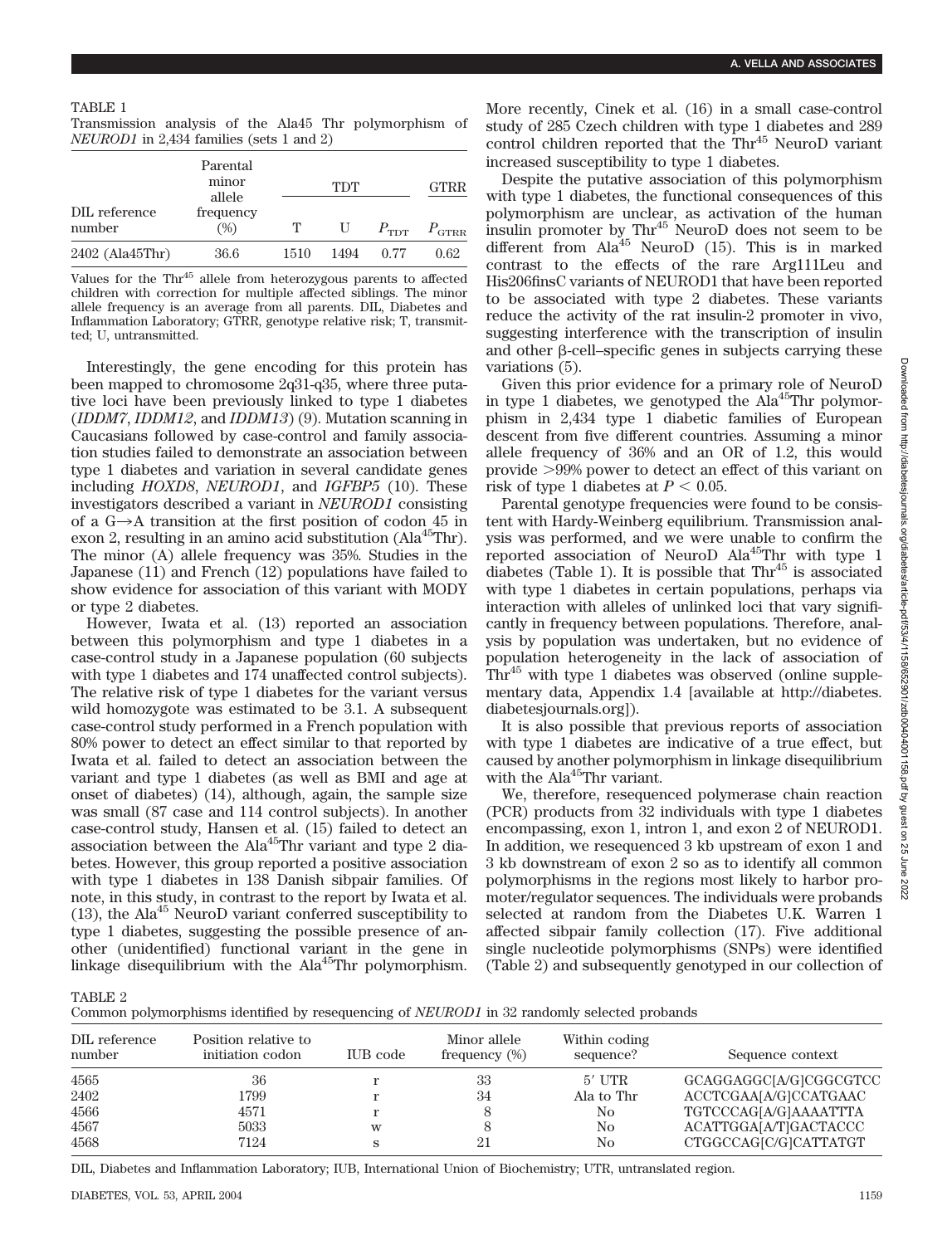## TABLE 3

Transmission analysis of other common alleles identified in *NEUROD1* in 786 families (set 1)

| DIL.                          | Parental<br>minor<br>allele<br>frequency<br>96) |                          | <b>GTRR</b>              |                              |                             |
|-------------------------------|-------------------------------------------------|--------------------------|--------------------------|------------------------------|-----------------------------|
| reference<br>number           |                                                 | т                        | U                        | $P_{\text{TDT}}$             | $P_{\rm GTRR}$              |
| 4565<br>4566*<br>4567<br>4568 | 36.4<br>15.6<br>13.0<br>37.6                    | 525<br>312<br>257<br>473 | 548<br>268<br>287<br>450 | 0.52<br>0.09<br>0.20<br>0.48 | 0.7<br>0.16<br>0.45<br>0.75 |

\*Transmission analysis of DIL4566 in sets 1 and 2 (T 728, U 690:  $P_{\text{TDT}} = 0.31; P_{\text{GTRR}} = 0.32$ ). DIL, Diabetes and Inflammation Laboratory, GTRR, genotype relative risk; T, transmitted; U, untransmitted.

type 1 diabetic families. By using a SNP discovery-sequencing panel of 32 affected individuals, we had 88% probability of detecting SNPs with minor allele frequencies of 3.3%, 96% probability for 5% frequency, and 99.8% for 10% frequency.

One variant (DIL4564) in the region  $5'$  to the gene was extremely rare (minor allele frequency  $\leq 0.001\%$ ); association testing was not performed for this SNP. In addition to the Ala<sup>45</sup>Thr (DIL2402), of the SNPs identified by resequencing, one SNP (DIL $4565$ ) was located in the  $5'$  untranslated region, while the remainder were in the region  $3'$  to the gene (Table 2). D' and  $r^2$  values for the common polymorphisms were calculated (online supplementary data, Appendixes 1.1 and 1.2).

To evaluate the possibility of other variation in *NEUROD1* contributing to the pathogenesis of type 1 diabetes, all other common variants were genotyped using a two-stage approach. This strategy utilizes two subsets of families with type 1 diabetes. One subset is initially genotyped (set 1: 786 multiplex families), and if the results of a transmission disequilibrium test (TDT) are below a threshold of  $P < 0.2$  when testing by single-locus TDT, genotyping is continued in the second subset (set 2) and analyzed together with the set 1 families (total 2,434 families) (18). Our set 1 families provided  $\sim 90\%$  power to detect a causal allele with a frequency of 10% and an OR of 1.3. One marker (DIL4566,  $P = 0.09$  in stage 1), in order to further investigate its possible association with type 1 diabetes, was subsequently genotyped in the rest of the family collection. No evidence of association of DIL4566 with type 1 diabetes was found  $(P = 0.31)$  (Table 3). There was no evidence of population heterogeneity in the lack of association of DIL4566 with type 1 diabetes; our sample size provided adequate power  $(>\,60\%)$  to detect an association for OR at 1.5 and  $P < 0.05$  in three of the five populations studied (online supplementary data, Appendix 1.4).

We have performed a large genetic study of *NEUROD1* describing all common variants in the gene for the U.K. type 1 diabetes population and subsequently performing adequately powered association studies with type 1 diabetes. Given the negative results obtained in our study, it is unlikely that the common variants  $(>10\%$  minor allele frequency) in *NEUROD1* studied here influence susceptibility to type 1 diabetes in any major way, at least in the populations we studied.

## **RESEARCH DESIGN AND METHODS**

All families were Caucasian and of European descent and were composed of two parents and at least one affected child. The population studied consisted of 458 multiplex families from the Diabetes U.K. Warren 1 collection (17), 328 multiplex families from Human Biological Data Interchange (U.S.) (19), 80 simplex families from Yorkshire (U.K.) (20), 250 multiplex/simplex families from Belfast (21), 159 Norwegian simplex families (22), 233 Romanian simplex families (23), and 926 Finnish multiplex/simplex families (24). All DNA samples were collected after informed consent was obtained.

**PCR and sequencing.** DNA samples from 32 individuals were amplified using specifically designed forward and reverse primers. PCR was performed in 96-well polypropylene microtitre plates (ABgene; Epsom, Surrey, U.K.) in a 25-µl final reaction volume. Stock  $(5 \mu I)$  of genomic DNA  $(4 \text{ ng}/\mu I)$  was dispensed into each well of the plate together with  $20 \mu$  of PCR mix containing 0.5 mmol/l dNTP, 2 mmol/l MgCl<sub>2</sub>, 15 ng/ $\mu$ l forward and reverse primer, and 0.5 units TaqGold (Perkin Elmer Applied Biosystems, Foster City, CA) and the plate sealed with an Adhesive Sealing Sheet (ABgene). Direct sequencing of PCR products was performed using an Applied Biosystems 3700 capillary sequencing instrument (Applied Biosystems).

**Genotyping.** DIL4565 and DIL2402 were genotyped by biplex Invader (Third Wave Technologies, Madison, WI). For DIL2402, a 343-bp fragment of DNA was amplified by means of forward and reverse primers (5-GTTTGCCTCTC CCTTGTTGA-3 and 5-TCTCAATTTAAAACGCTCCAG-3, respectively). In the case of DIL4565, an 864-bp fragment of DNA was amplified by means of forward and reverse primers (5'- TAATCTCTCCTGCGGGTAAAAA-3' and 5-CTCCCAATGTGCGTAAAATACA-3, respectively). The SNPs were then genotyped according to the manufacturer's instructions using probe sets designed and synthesized by the manufacturer (Third Wave Technologies). The SNPs DIL4566, DIL4567, and DIL4568 were genotyped by a TaqMan 5 nuclease assay (Applied Biosystems, Warrington, U.K.). TaqMan probes and primers were designed by the suppliers (Applied Biosystems). All genotyping data were double scored by a second researcher to minimize error.

**Statistical analysis.** All statistical analyses were performed with STATA (http://www.stata.com) making use of the Genassoc package (http://wwwgene.cimr.cam.ac.uk/clayton/software/). To test for Hardy-Weinberg equilibrium, a modified test was used that allows for allelic frequencies to differ between known population groups. Allelic association was tested using the TDT. Genotype relative risk, a 2-degree-of-freedom test was determined by conditional logistic regression using case and pseudocontrol subjects as previously described (25). Robust variance estimates were used for the calculation of *P* values and 95% CI in order to correct for nonindependence of transmissions within families with more than one affected sibling. The power calculations assumed a multiplicative model and that all 2,434 families were trios (two parents and one affected child); as such, the values obtained were slight underestimations, since 804 families had more than one affected child.

## **REFERENCES**

- 1. Fajans SS, Bell GI, Polonsky KS: Molecular mechanisms and clinical pathophysiology of maturity-onset diabetes of the young. *N Engl J Med* 345:971–980, 2001
- 2. Madsen OD, Jensen J, Petersen HV, Pedersen EE, Oster A, Andersen FG, Jorgensen MC, Jensen PB, Larsson LI, Serup P: Transcription factors contributing to the pancreatic beta-cell phenotype. *Horm Metab Res* 29:265–270, 1997
- 3. Kristinsson SY, Thorolfsdottir ET, Talseth B, Steingrimsson E, Thorsson AV, Helgason T, Hreidarsson AB, Arngrimsson R: MODY in Iceland is associated with mutations in HNF-1alpha and a novel mutation in NeuroD1. *Diabetologia* 44:2098–2103, 2001
- 4. Naya FJ, Huang HP, Qiu Y, Mutoh H, DeMayo FJ, Leiter AB, Tsai MJ: Diabetes, defective pancreatic morphogenesis, and abnormal enteroendocrine differentiation in BETA2/neuroD-deficient mice. *Genes Dev* 11:2323– 2334, 1997
- 5. Malecki MT, Jhala US, Antonellis A, Fields L, Doria A, Orban T, Saad M, Warram JH, Montminy M, Krolewski AS: Mutations in NEUROD1 are associated with the development of type 2 diabetes mellitus. *Nat Genet* 23:323–328, 1999
- 6. Mutoh H, Naya FJ, Tsai MJ, Leiter AB: The basic helix-loop-helix protein BETA2 interacts with p300 to coordinate differentiation of secretinexpressing enteroendocrine cells. *Genes Dev* 12:820–830, 1998
- 7. Kennedy GC, German MS, Rutter WJ: The minisatellite in the diabetes susceptibility locus IDDM2 regulates insulin transcription. *Nat Genet* 9:293–298, 1995
- 8. Vafiadis P, Bennett ST, Todd JA, Nadeau J, Grabs R, Goodyer CG, Wickramasinghe S, Colle E, Polychronakos C: Insulin expression in human